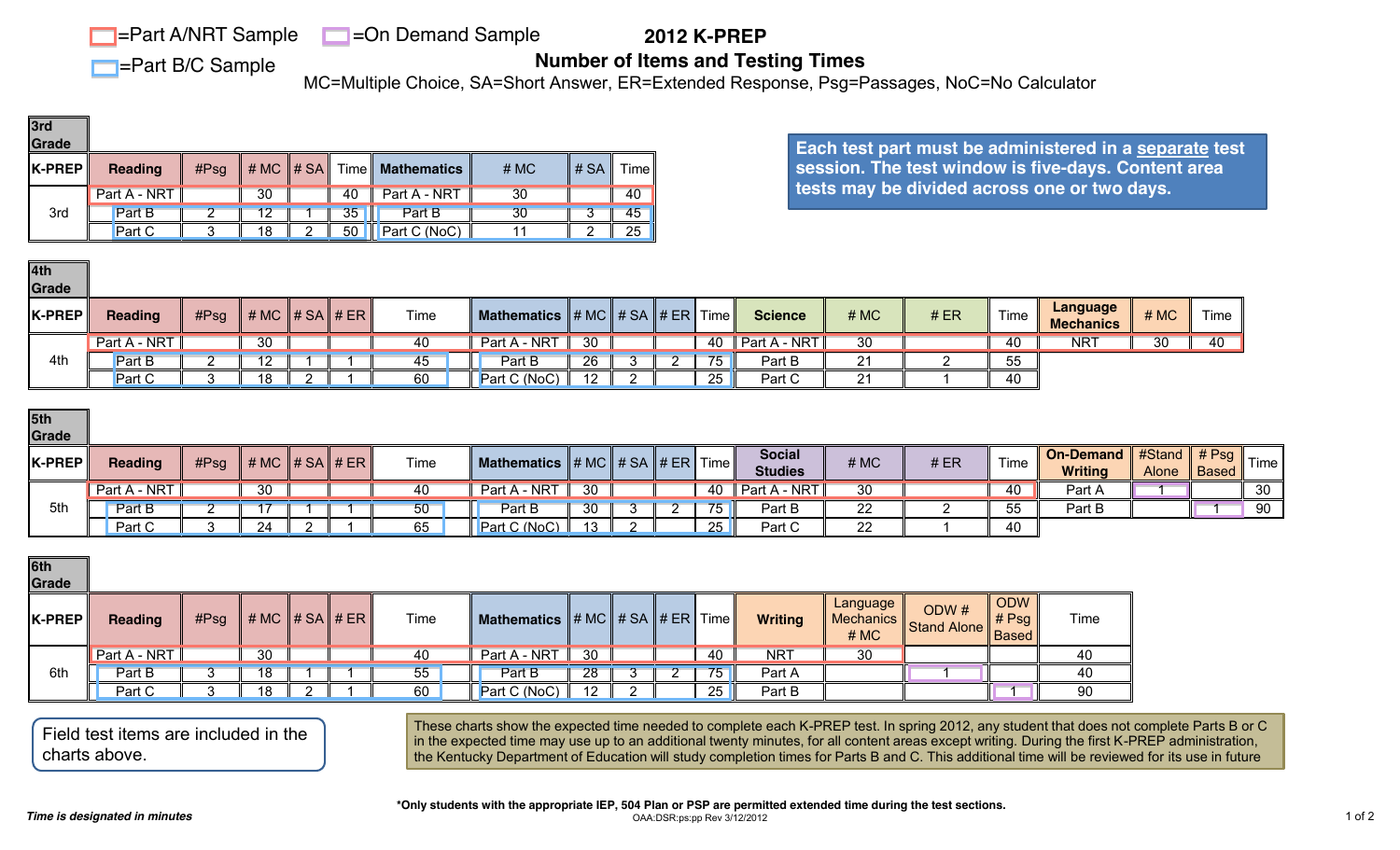#### **F**=Part A Sample **E**=On Demand Sample

# **2012 K-PREP**

**F**=Part B/C Sample

**Number of Items and Testing Times**

**7th** MC=Multiple Choice, SA=Short Answer, ER=Extended Response, Psg=Passages, NoC=No Calculator

**Grade** 

| <u>isisas</u> |                |      |                     |  |      |                                 |           |  |          |                          |                |     |      |
|---------------|----------------|------|---------------------|--|------|---------------------------------|-----------|--|----------|--------------------------|----------------|-----|------|
| K-PREP        | <b>Reading</b> | #Psg | $\# MC \# SA \# ER$ |  | Time | Mathematics $\# MC \# SA \# ER$ |           |  | Time     | <b>Science</b>           | # MC           | #ER | Time |
|               | Part A - NRT   |      | 30                  |  | 40   | Part A - NRT                    | 30        |  | 40       | $\parallel$ Part A - NRT | 30             |     | 40   |
| 7th           | Part B         |      | 18                  |  | 55   | <b>Part B</b>                   | ∠⊣        |  | 75       | Part B                   | 21             |     | 55   |
|               | <b>Part C</b>  |      | 18                  |  | 60   | Part C (NoC)                    | $\Lambda$ |  | つに<br>∠◡ | Part C                   | ດ4<br><u>L</u> |     | 40   |

| ∥8th          |                |      |                 |  |      |                                              |           |          |                 |                                 |      |     |      |                                                                                          |       |              |                                |
|---------------|----------------|------|-----------------|--|------|----------------------------------------------|-----------|----------|-----------------|---------------------------------|------|-----|------|------------------------------------------------------------------------------------------|-------|--------------|--------------------------------|
| Grade         |                |      |                 |  |      |                                              |           |          |                 |                                 |      |     |      |                                                                                          |       |              |                                |
| <b>K-PREP</b> | <b>Reading</b> | #Psg |                 |  | Time | Mathematics $\ \# MC\  \# SA \ \# ER\ $ Time |           |          |                 | <b>Social</b><br><b>Studies</b> | # MC | #ER | Time | <b>On-Demand</b> $\parallel \#$ Stand $\parallel \#$ Psq $\parallel$ .<br><b>Writing</b> | Alone | <b>Based</b> | <sup>"</sup> Time <sub>I</sub> |
|               | Part A - NRT I |      | 30 <sup>7</sup> |  | 40   | Part A - NRT                                 | $30-1$    |          |                 | 40   Part A - NRT $\ $          | 30   |     | 40   | Part A                                                                                   |       |              | 40                             |
| 8th           | Part B         |      | 18 <sup>°</sup> |  | 55   | Part B                                       | 33        | <u>_</u> | 80 <sup>°</sup> | Part B                          | 22   |     | 55   | Part B                                                                                   |       |              | 90                             |
|               | Part C         |      | 18              |  | 60   | Part C (NoC)                                 | $\Lambda$ |          | 25              | Part C                          | 22   |     | 40   |                                                                                          |       |              |                                |

| $\vert$ 11th<br>Grade |                                          |              |                   |      |
|-----------------------|------------------------------------------|--------------|-------------------|------|
| K-PREP                | On-Demand # Stand #Psg<br><b>Writing</b> | <b>Alone</b> | $\parallel$ Based | Time |
| 11th                  | Part A                                   |              |                   | 40   |
|                       | Part B                                   |              |                   | 90   |

**Each test part must be administered in a separate test session. The test window is five-days. Content area tests may be divided across one or two days.** 

Field test items are included in the charts above.

| 10th<br>Grade |                                        |             |    |                                        |
|---------------|----------------------------------------|-------------|----|----------------------------------------|
| K-PREP        | On-Demand # Stand #Psg Time<br>Writing | Alone Based |    | Both prompts are<br>passage-based from |
| 10th          | Part A                                 |             |    |                                        |
|               | Part B                                 |             | 90 | <b>KDE's website</b>                   |

These charts show the expected time needed to complete each K-PREP test. In spring 2012, any student that does not complete Parts B or C in the expected time may use up to an additional twenty minutes, for all content areas except writing. During the first K-PREP administration, the Kentucky Department of Education will study completion times for Parts B and C. This additional time will be reviewed for its use in future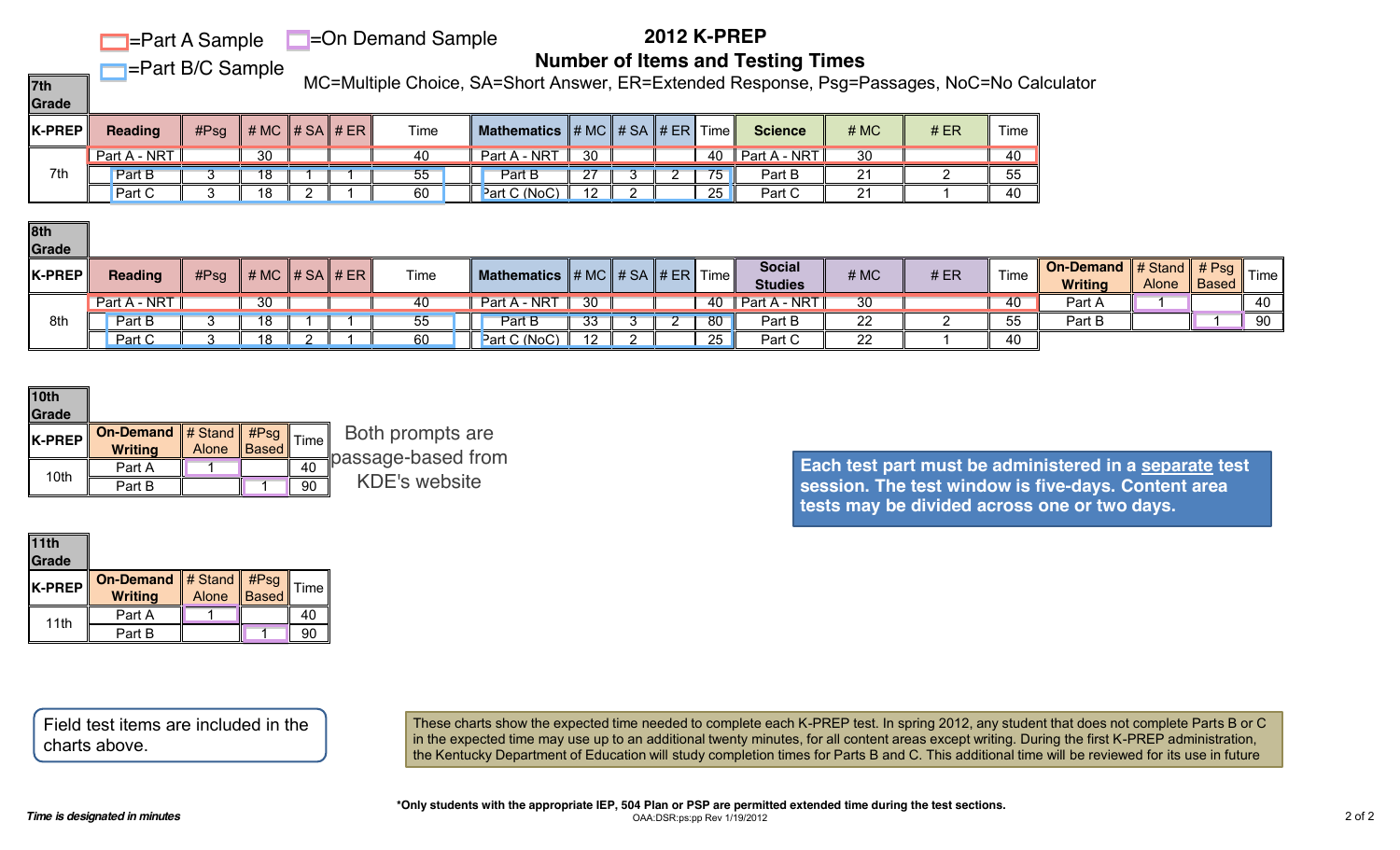#### **K-PREP BLUEPRINT**

The Blueprint has dual purposes. It provides targets for test development and information to teachers as they make instructional decisions.

### **Reading Blueprint**

Assessments are based on the Kentucky Core Academic Standards (KCAS) which are the common core state standards for English Language Arts (ELA).

|                                   | Percentage of | Distribution of Passage Types (% of |                                |  |  |  |
|-----------------------------------|---------------|-------------------------------------|--------------------------------|--|--|--|
| <b>Reading Blueprint</b>          | <b>Domain</b> |                                     | items associated with passage) |  |  |  |
|                                   | Coverage      | Literary                            | <b>Informative</b>             |  |  |  |
| Grade 3                           | %             | %                                   | %                              |  |  |  |
| Key Ideas                         | $25 - 30$     | 50                                  | 50                             |  |  |  |
| <b>Craft and Structure</b>        | $20 - 25$     | 50                                  | 50                             |  |  |  |
| Integration of Ideas              | $20 - 25$     | 50                                  | 50                             |  |  |  |
| <b>Vocabulary and Acquisition</b> | $20 - 25$     | 50                                  | 50                             |  |  |  |
| Grade 4                           |               |                                     |                                |  |  |  |
| Key Ideas                         | $20 - 25$     | 50                                  | 50                             |  |  |  |
| <b>Craft and Structure</b>        | $20 - 25$     | 50                                  | 50                             |  |  |  |
| Integration of Ideas              | $25 - 30$     | 50                                  | 50                             |  |  |  |
| <b>Vocabulary and Acquisition</b> | $20 - 25$     | 50                                  | 50                             |  |  |  |
| Grade 5                           |               |                                     |                                |  |  |  |
| Key Ideas                         | $20 - 25$     | 50                                  | 50                             |  |  |  |
| Craft and Structure               | $20 - 25$     | 50                                  | 50                             |  |  |  |
| Integration of Ideas              | $25 - 30$     | 50                                  | 50                             |  |  |  |
| <b>Vocabulary and Acquisition</b> | $20 - 25$     | 50                                  | 50                             |  |  |  |
| Grade 6                           |               |                                     |                                |  |  |  |
| Key Ideas                         | $20 - 25$     | 45                                  | 55                             |  |  |  |
| <b>Craft and Structure</b>        | $20 - 25$     | 45                                  | 55                             |  |  |  |
| Integration of Ideas              | $25 - 30$     | 45                                  | 55                             |  |  |  |
| <b>Vocabulary and Acquisition</b> | $20 - 25$     | 45                                  | 55                             |  |  |  |
| Grade 7                           |               |                                     |                                |  |  |  |
| Key Ideas                         | $20 - 25$     | 45                                  | 55                             |  |  |  |
| <b>Craft and Structure</b>        | $20 - 25$     | 45                                  | 55                             |  |  |  |
| Integration of Ideas              | $25 - 30$     | 45                                  | 55                             |  |  |  |
| <b>Vocabulary and Acquisition</b> | $20 - 25$     | 45                                  | 55                             |  |  |  |
| Grade 8                           |               |                                     |                                |  |  |  |
| Key Ideas                         | $20 - 25$     | 45                                  | 55                             |  |  |  |
| <b>Craft and Structure</b>        | $20 - 25$     | 45                                  | 55                             |  |  |  |
| Integration of Ideas              | $25 - 30$     | 45                                  | 55                             |  |  |  |
| <b>Vocabulary and Acquisition</b> | $20 - 25$     | 45                                  | 55                             |  |  |  |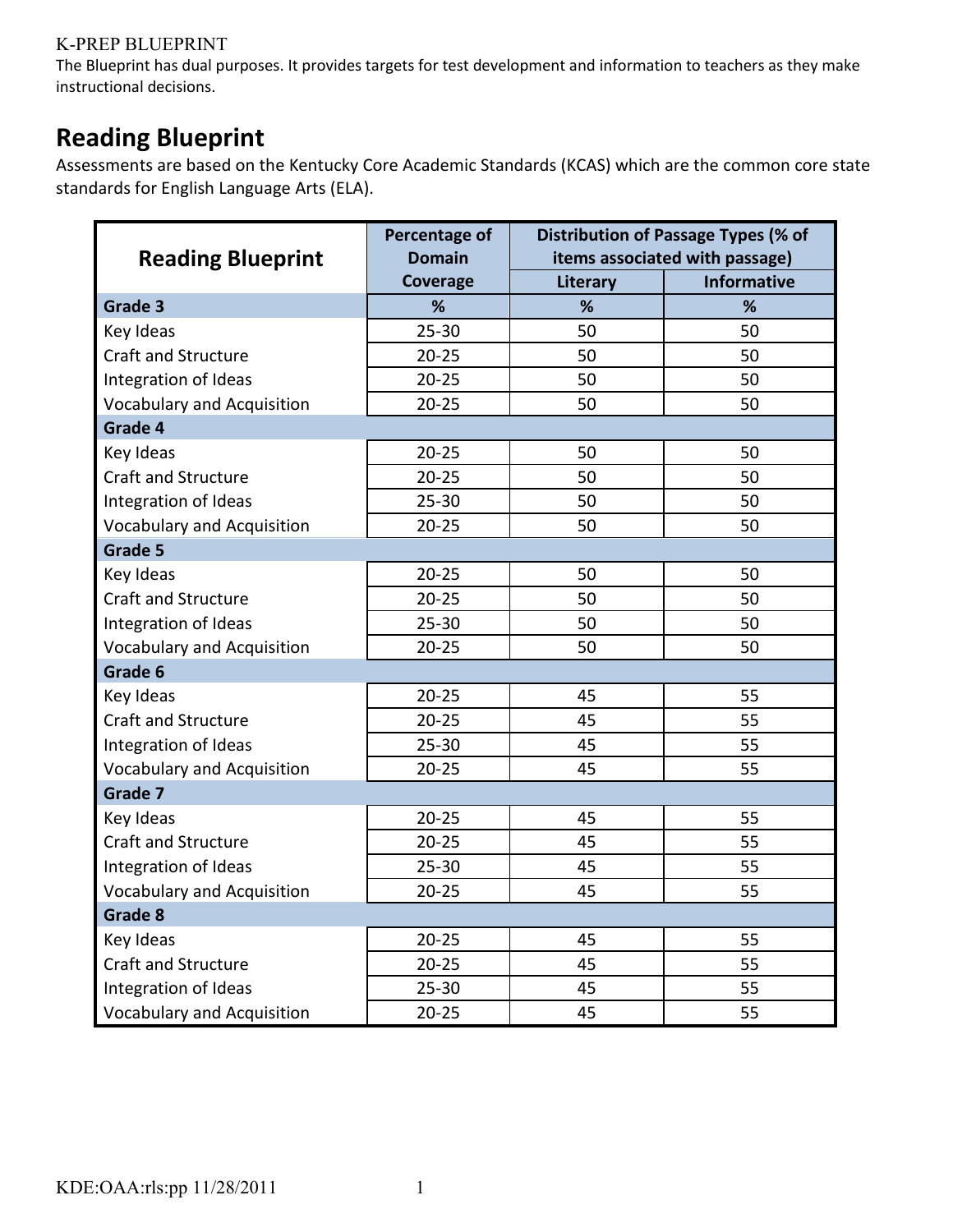#### **K-PREP BLUEPRINT**

The Blueprint has dual purposes. It provides targets for test development and information to teachers as they make instructional decisions.

### **Mathematics Blueprint**

Assessments are based on the Kentucky Core Academic Standards (KCAS) which are the common core state standards for Mathematics.

|                                          | <b>Target %</b> |            |           |  |  |  |
|------------------------------------------|-----------------|------------|-----------|--|--|--|
| <b>Subdomain</b>                         | Grade 3         | Grade 4    | Grade 5   |  |  |  |
| <b>Operations and Algebraic Thinking</b> | $20 - 25$       | $20 - 25$  | $20 - 25$ |  |  |  |
| Number and Operations in Base Ten        | $20 - 25$       | $20 - 25$  | $20 - 25$ |  |  |  |
| Number and Operations -- Fractions       | $25 - 30$       | $20 - 25$  | $20 - 25$ |  |  |  |
| Measurement and Data, Geometry (MD/G)    | $25 - 30$       | $25 - 30$  | $25 - 30$ |  |  |  |
| Non-Calculator Test Percentage           |                 | $20 - 25%$ |           |  |  |  |

|                                            |           | <b>Target %</b> |
|--------------------------------------------|-----------|-----------------|
| <b>Subdomain</b>                           | Grade 6   | Grade 7         |
| Ratios and Proportional Relationships (RP) | $18 - 23$ | $18 - 23$       |
| The Number System                          | $18 - 23$ | 18-23           |
| Expressions and Equations (EE)             | $18 - 23$ | 18-23           |
| Geometry                                   | $18 - 23$ | $18 - 23$       |
| <b>Statistics and Probability</b>          | $18 - 23$ | $18 - 23$       |
| Non-Calculator Test Percentage             | 20-25%    | 18-23%          |

|                                                       | <b>Target %</b> |
|-------------------------------------------------------|-----------------|
| <b>Subdomain</b>                                      | Grade 8         |
| The Number System and Expressions & Equations (NS/EE) | $25 - 30$       |
| Functions (F)                                         | $20 - 25$       |
| Geometry                                              | $25 - 30$       |
| <b>Statistics and Probability</b>                     | $20 - 25$       |
| Non-Calculator Test Percentage                        | 20-25%          |